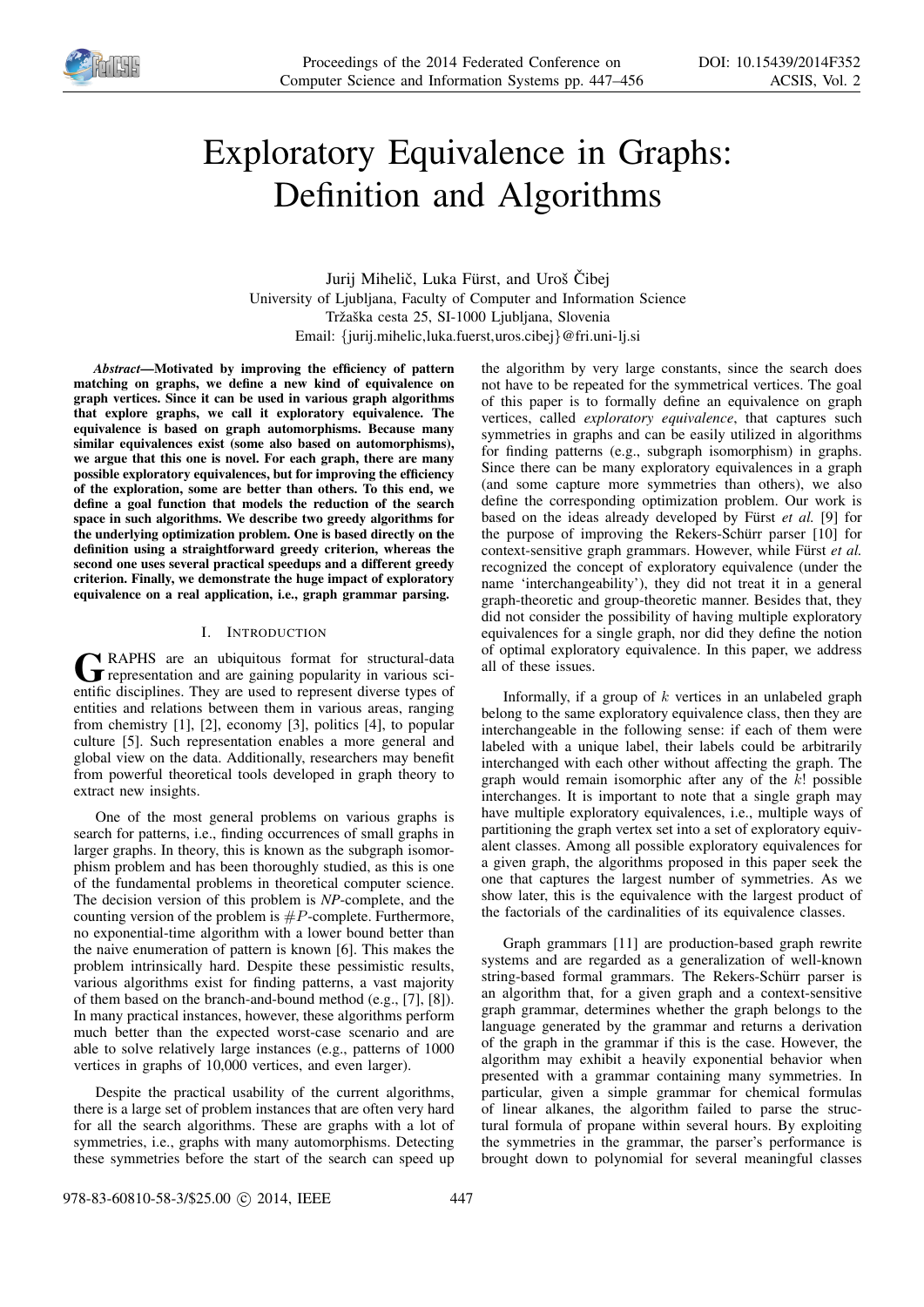of grammars [9]. For instance, the parsing of propane now takes less than a second. In general, however, the worst-case performance remains exponential, since the graph grammar parsing problem is *NP*-hard even for highly restricted graph grammar formalisms [12].

Symmetry reduction techniques are not unique to graphrelated decision and optimization problems. Liberti [13], for instance, proposed a novel approach to symmetry reduction in branch-and-bound-based MIP (mixed integer programming) solvers. His approach was applied to the discretizable molecular distance problem in the field of organic chemistry [14].

The paper is structured as follows. In the next section, we briefly present definitions and notions used in the rest of the paper. The third section includes the definition of exploratory equivalence, the optimization problem of finding the best exploratory equivalence in a given graph, and an example demonstrating the introduced concepts. We also present the argument that exploratory equivalence does not belong to the class of well-known regular equivalences. The fourth section presents two heuristic algorithms for solving the optimization problem. In Section V, we briefly describe the relevant portion of the Rekers-Schürr parser, its improvement with regard to exploratory equivalence, and some experimental results. Finally, Section VI concludes the paper and gives some ideas for the future work.

#### II. PRELIMINARIES

Given a (finite) set S, a family  $\{P_1, P_2, \ldots, P_s\}$  of nonempty subsets of S is a *partition* of S if every element in S is exactly in one of the subsets, i.e.,  $P_i \subseteq S$  and  $P_i \neq \emptyset$ , where  $1 \leq i \leq s$ ,  $\bigcup_{1 \leq i \leq s} P_i = S$ , and  $P_i \cap P_j = \emptyset$  for all  $1 \le i, j \le s$  where  $i \ne j$ . When the partition  $\{P_1, P_2, \ldots, P_s\}$ is given explicitly, we usually use  $\{i \in P_1 \mid i \in P_2 \mid \dots \mid i \in$  $P_s$  as a short form, e.g.,  $\{\{1,2\},\{3\},\{4\}\}\$ is shortened to  ${1, 2 | 3 | 4}$ . In what follows, the order of the sets in a partition is often important. In such cases, we use the form  $\langle i \in P_1 \mid i \in P_2 \mid \ldots \mid i \in P_s \rangle$ , e.g.,  $\langle 1, 2 \mid 3 \mid 4 \rangle$ .

A *group*  $\Gamma = (A, \circ)$  with the underlying set A and the binary operation  $\circ$  on the elements of A is an algebraic structure satisfying the following conditions: *closure*, i.e.,  $x \circ y \in A$ , *associativity*, i.e.,  $(x \circ y) \circ z = x \circ (y \circ z)$ , *identity element*  $e$ , i.e.,  $\exists e \in A \forall x \in A : e \circ x = x \circ e = x$ , and *inverse element*, i.e.,  $\forall x \in A \exists x^{-1} \in A : x \circ x^{-1} = x^{-1} \circ x = e$ .

A *permutation*  $\sigma$  is a bijective function of a finite set S onto itself, i.e.,  $\sigma: S \to S$ . Let  $\Pi[S]$  denote the set of all permutations of the elements in the set S. Notice that the set  $\Pi[S]$  together with the operation of function composition forms a group, which is called the *symmetric group*. Since all the groups discussed in this paper are subgroups of a symmetric group, we write as a group its underlying set only. Additionally, we also define  $\Pi[n] = \Pi[\{1, 2, \ldots, n\}].$ 

Let  $\Gamma$  be a subgroup of  $\Pi[S]$ . An element  $i \in S$  is called a *fixed point* of the permutation  $\sigma \in \Gamma$  if  $\sigma(i) = i$ . The set of all permutations for which  $i$  is a fixed point is a subgroup and is called the *stabilizer subgroup*, i.e.,

$$
Stab_{\Gamma}(i) = \{\sigma \in \Gamma \mid \sigma(i) = i\}.
$$

Notice that all stabilizer subgroups include the identity permutation.

Now let us generalize the definition of a stabilizer from an element to a set. Given  $P \subseteq S$ , a stabilizer on P is a set of permutations which have a fixed point for all the positions in P:

$$
Stab_{\Gamma}(P) = \{ \sigma \in \Gamma \mid \forall i \in P : \sigma(i) = i \}.
$$

Equivalently, Stab<sub>Γ</sub>(P) can also be defined in terms of intersections of  $Stab_{\Gamma}(i)$ , where  $i \in P$ , i.e.,

$$
Stab_{\Gamma}(P) = \bigcap_{i \in P} Stab_{\Gamma}(i).
$$

From the latter definition it is clear that  $\text{Stab}_{\Gamma}(P)$  also satisfies all four group conditions. We thus have the following theorem.

*Theorem 1:* Given a set S, a set  $P \subseteq S$ , and a subgroup Γ of the group  $\Pi[S]$ , Stab<sub>Γ</sub>(P) is a subgroup of Γ.

We also write  $\text{Stab}_{\Gamma}(P)$  as  $\text{Stab}(\Gamma, P)$ .

The set of all images of  $i \in S$  under permutations of the group  $\Gamma$  is called the *group orbit* of *i*, i.e.,

Orbit<sub>\Gamma</sub>(*i*) = {
$$
\sigma
$$
(*i*) |  $\sigma \in \Gamma$  }.

Let  $G = (V, E)$  denote a simple undirected graph, where  $V = \{1, 2, \ldots, n\}$  is a set of vertices and  $E \subseteq V \times V$  is a set of edges. When two graphs are considered, the second is usually denoted with  $H = (U, F)$ . To denote an edge  $(i, j) \in E$ , we usually use a shorter version  $ij \in E$ . A *neighborhood* of a vertex  $i \in V$ , i.e., a set of vertices adjacent to i, is denoted with  $\mathcal{N}(i)$ . More formally,

$$
\mathcal{N}(i) = \{ j \in V \mid ij \in E \}.
$$

A *coloration* C of a graph G is an assignment of colors to the vertices  $V$  of  $G$ , i.e., a surjective function  $C$  from  $V$ onto  $\{1, 2, \ldots, c\}$  for some c, where colors are denoted with integers from 1 to c. Any coloration defines a partition of the vertices V, and vice versa. If  $S \subseteq V$ , then the *spectrum* of S, denoted  $C(S)$ , is a set of all colors assigned to the vertices of S. If  $S = \{i\}$  is a singleton, then  $C(i) = C(S)$ denotes the color assigned to the vertex  $i \in V$ . A coloration C induces a graph partition  $\{C^{-1}(1), C^{-1}(2), \ldots, C^{-1}(c)\}\$ , and vice versa. A coloration  $C_1$  is *finer or equal* than a coloration  $C_2$  (denoted  $C_1 \preceq C_2$ ) if

$$
\forall i, j \in V: C_2(i) < C_2(j) \implies C_1(i) < C_1(j).
$$

This implies that each set of the  $C_1$ -induced partition is a subset of (or equal to) some set of the  $C_2$ -induced partition.

A graph *homomorphism* from a graph  $G = (V, E)$  to a graph  $H = (U, F)$  is a mapping  $f: V \to U$  such that for each  $ij \in E$  it also holds that  $f(i)f(j) \in F$ . Homomorphism  $f: V \to U$  is usually denoted with  $f: G \to H$ . We also write  $G \to H$  if there exists a homomorphism from G to H. A graph *isomorphism* is a bijective homomorphism, i.e., a mapping  $f: G \to H$  such that  $ij \in E$  if and only if  $f(i)f(j) \in F$ . We write  $G \simeq H$  if there exists an isomorphism from G to H; such graphs  $G$  and  $H$  are called isomorphic. Since isomorphisms are bijective, every isomorphism also has an inverse. A graph *endomorphism* is a homomorphism whose domain is equal to its codomain, i.e.,  $f: G \to G$ .

A graph *automorphism* is both an endomorphism and an isomorphism, i.e., a mapping  $f: G \to G$  such that  $ij \in E$  if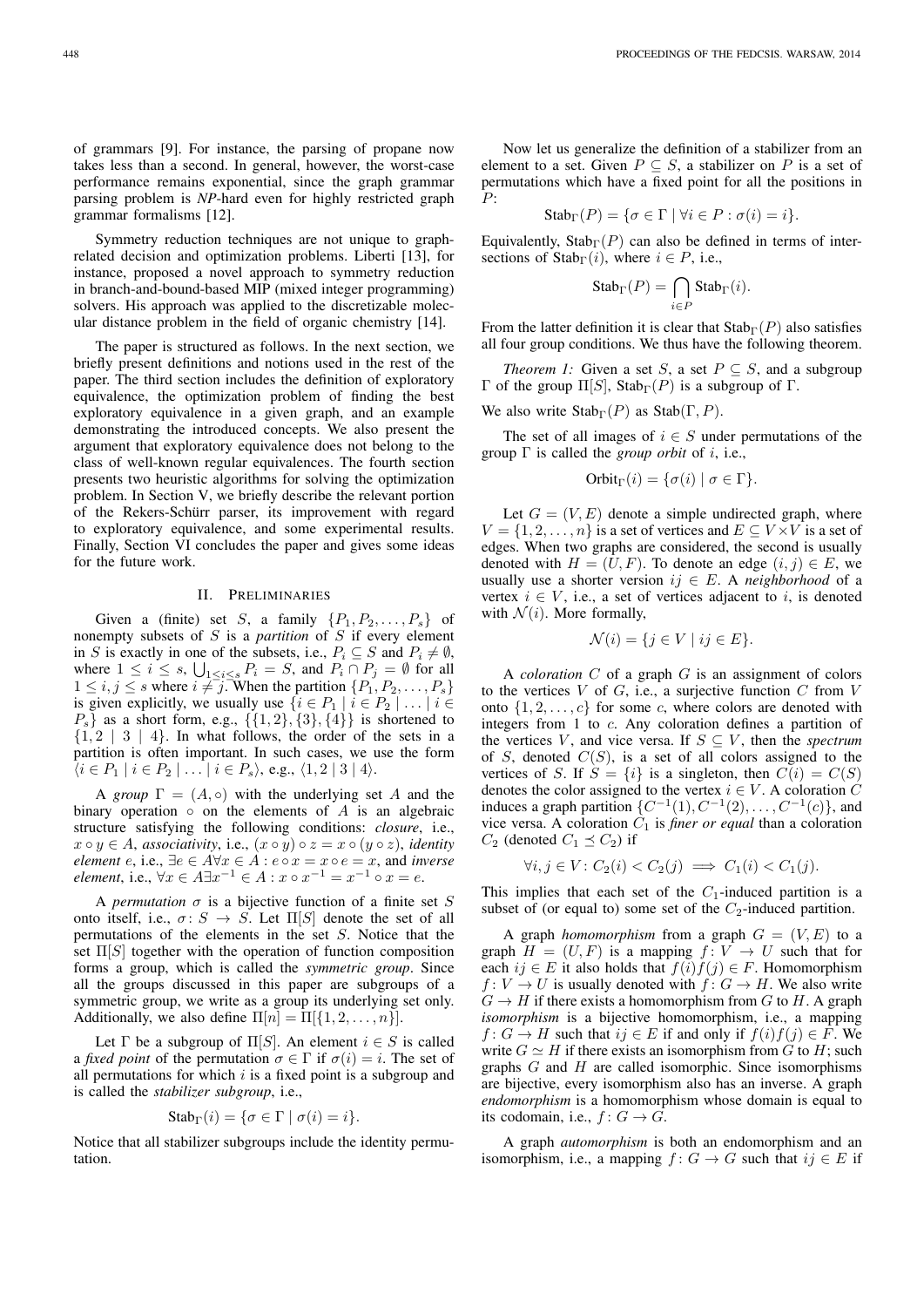and only if  $f(i)f(j) \in E$ . Notice that every automorphism is a permutation. If identity is the only automorphism of a graph, we say that the graph is *rigid*. The set of all automorphisms of a graph  $G$  is denoted with

$$
Aut(G) = \{a \in \Pi[n] \mid G \simeq a(G)\}
$$

and is called the *automorphism group* of a graph G. Constructing  $Aut(G)$  is at least as difficult as solving the graph isomorphism problem, since graphs  $G$  and  $H$  are isomorphic if and only if the disconnected graph formed by the disjoint union of  $G$  and  $H$  has an automorphism that swaps the two components. Several practical algorithms are known for finding Aut(G); the most well-known is probably NAUTY [15].

## III. PROBLEM DESCRIPTION

As already mentioned in the introduction, our goal is to find equivalent (also called indistinguishable) vertices of a graph. There are many types of equivalences already discussed in the literature. We give several examples later in this section. Our definition of equivalence is associated with the algorithmic exploration of a graph; for example, when the task is to find a pattern graph that is a subgraph in another target graph. In particular, branch-and-bound search algorithms could exploit such equivalences by reducing the number of (partial) matches established between a set of equivalent vertices in the pattern graph and a corresponding set of vertices in the target graph. In the remainder of this section, we formally describe our type of equivalence and the problem of finding the corresponding equivalence classes. Additionally, we also discuss several other similar equivalences and argue that our type is novel.

First, let us define a few additional notions. Let  $S$  be a set, and let  $P \subseteq S$  be a set of positions. We say that a permutation  $\sigma_1 \in \Pi[P]$  is *covered* by a permutation  $\sigma_2 \in \Pi[S]$  if the two permutations have the same image on the positions P, i.e.,

$$
\sigma_1 \preceq \sigma_2 \equiv \forall i \in P \colon \sigma_1(i) = \sigma_2(i).
$$

Observe that P is equal to the domain of  $\sigma_1$ .

Now let  $A \subseteq \Pi[S]$ . We say that a set A of permutations *covers* a set P of positions if every permutation of P is covered by a permutation in A. More formally,

$$
cover(A, P) \equiv \forall \sigma \in \Pi[P] \exists a \in A : \sigma \preceq a.
$$

Given a graph  $G = (V, E)$ , we say that a partition  $\{P_1, P_2, \ldots, P_s\}$  of V is *exploratory equivalent* if for all  $1 \leq i \leq s$  the following two conditions hold:

$$
cover(A_{i-1}, P_i) \text{ and } A_i = Stab(A_{i-1}, P_i), \tag{1}
$$

where  $A_0 = \text{Aut}(G)$ . The sets  $P_1, P_2, \ldots, P_s$  are the equivalence classes. Notice that the order of classes regarding the partition  $\{P_1, P_2, \ldots, P_s\}$  is irrelevant, but it is important when checking the conditions (1), since not all orders of  $P_1, P_2, \ldots, P_s$  satisfy them. In this sense the exploratory equivalence is an algorithmic concept. In particular, an algorithm processing a vertex  $u \in P_i$  may ignore all other vertices in  $P_i$ , since the automorphisms  $A_{i-1}$  cover all permutations of  $P_i$ . However, it is important to observe that equivalence classes are not independent. For example, when a vertex  $u \in P_i$  is processed, this may influence the rest of the algorithm. Therefore, when determining the next class  $P_{i+1}$ , one must exclude

the automorphisms corresponding to the already processed classes  $P_1, P_2, \ldots, P_i$ , which is the same as restricting to the automorphisms where the positions  $P_1 \cup P_2 \cup \cdots \cup P_i$  are fixed points. That is the reason why in each step the automorphism group is restricted from  $A_{i-1}$  to  $A_i = \text{Stab}(A_{i-1}, P_i)$ .



Fig. 1. An example graph with several exploratory equivalences.

Let us demonstrate the introduced concepts with an example. Consider the 6-vertex graph of Fig. 1. Its automorphism group consists of the following eight permutations (written in the one-line notation):

$$
123456, 123465, 124356, 124365, \n215634, 215643, 216534, 216543.
$$
\n
$$
(2)
$$

There are twelve exploratory equivalent partitions of the graph. They are given in the form of a Hasse diagram (using the refinement relation  $\preceq$  between two partitions) in Fig. 2. The



Fig. 2. Hasse diagram of all the exploratory equivalent partitions of the graph from Fig. 1. (The four partitions on the right-hand side are actually four separate vertices in the diagram.)

trivial partition  $({1 \mid 2 \mid 3 \mid 4 \mid 5 \mid 6}$  in the case of the graph of Fig. 1) is always exploratory equivalent. For the trivial partition, any ordering of its constituent sets satisfies the conditions (1). By contrast, for the exploratory equivalent partition  $\{1, 2 \mid 3, 4 \mid 5, 6\}$ , only the orderings  $\langle 3, 4 | 5, 6 | 1, 2 \rangle$  and  $\langle 5, 6 | 3, 4 | 1, 2 \rangle$  satisfy those conditions.

*Corollary 1:* Given a graph and its partition  $\{P_1, P_2, \ldots, P_n\}$  $P_s$ , let  $A_0 = \text{Aut}(G)$  and  $A_i = \text{Stab}(A_{i-1}, P_i)$  for  $1 \le i \le s$ . Then each  $A_i$ , where  $1 \leq i \leq s$ , is a subgroup.

*Proof:* Aut( $G$ ) is a group. By repeatedly applying Theorem 1, we know that  $A_i$  is a subgroup of  $A_{i-1}$ , for all  $1 \leq i \leq s$ .

Now we are ready to define the problem. The input of the problem is a graph  $G = (V, E)$  and its automorphism group  $Aut(G)$ , and the goal of the problem is to find an exploratory equivalent partition  $\{P_1, P_2, \ldots, P_s\}$  of V that maximizes the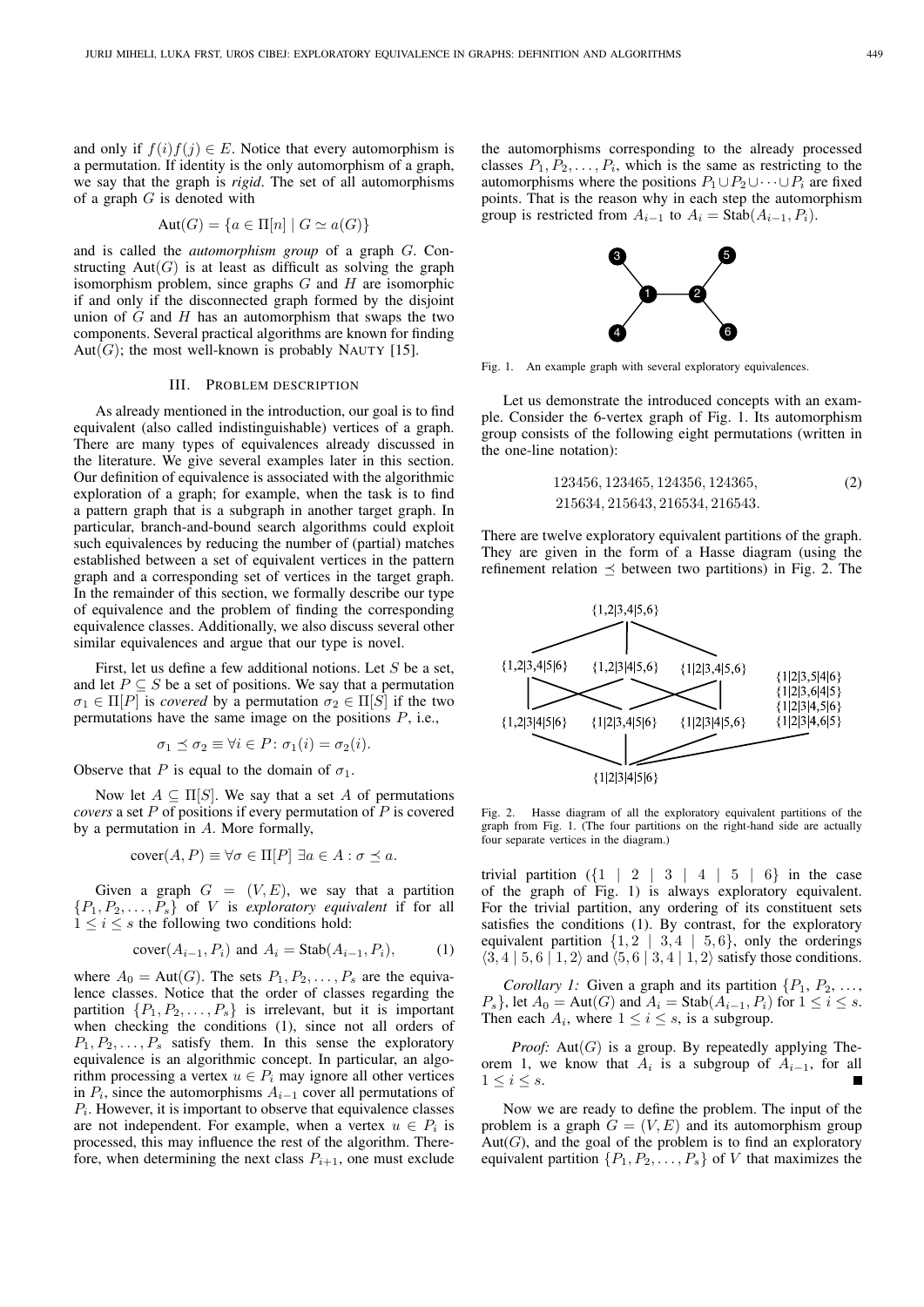product

$$
\prod_{i=1}^s |P_i|!.
$$

The reason for using the product of factorials in the objective function is that each class  $P_i$  covers  $|P_i|!$  automorphic graphs, and the total number of automorphic graphs covered is thus the product above. In the following sections, we denote the problem with MAXEXPLOREQ.

In the paper [16], a large class of the so-called regular equivalences (called colorations therein) is surveyed. A coloration of a graph is *regular* when the equality of the spectra of two vertices implies the equality of the spectra of the corresponding neighborhoods. More formally, a coloration C of graph G is *regular* if and only if for all  $i, j \in V$ 

$$
C(i) = C(j) \implies C(\mathcal{N}(i)) = C(\mathcal{N}(j)).
$$

Many different types of colorations are regular, e.g., strong and weak structural coloration, orbit coloration, perfect coloration, and exact coloration. See [16] for details. For example, coloring each orbit of  $Aut(G)$  gives orbit coloration. However, as it turns out, exploratory equivalence is not regular. To demonstrate this, consider again the graph from Fig. 1 and its exploratory equivalent partition  $\{1, 2 \mid 3, 4 \mid 5, 6\}$ , where the color of each class is different. It is easy to see that it is not regular, since  $C(1) = C(2)$  but  $C({3, 4})$  is not equal to  $C({6, 7})$ .

## IV. ALGORITHM DESCRIPTION

In this section, we will describe two greedy algorithms for the MAXEXPLOREQ problem. The first algorithm is based on restricting the set of automorphisms to the stabilizer of the equivalent vertices found in one iteration. The second algorithm is more time-efficient owing to a faster detection of equivalent sets.

## *A. Greedy algorithm based on stabilizer restrictions*

The first algorithm for the optimization problem MAX-EXPLOREQ is based on the definition and will represent a reference algorithm that can be further improved. The idea of the algorithm is to start with the initial automorphism group, find one equivalence class of the partition, reduce the set of automorphisms only to the stabilizer of A, and recursively find new equivalence classes until the entire set of vertices is contained in the equivalence.

The input to this problem is the set of automorphisms (permutations) A and a set  $V' \subseteq V$  of vertices not yet included in any equivalence class; initially  $V'$  is the entire set  $V$ .

If the set of automorphisms contains only the identity, then each vertex in  $V'$  represents a different equivalence class (i.e., no new indistinguishable vertices exist in the graph). If there is more than one automorphism in  $A$ , then at least two vertices are indistinguishable. At this point, the goal of the algorithm is to find a subset  $S \subseteq V'$  that is covered by A. Usually, however, there are many possibilities for S, and different choices can lead to very different final solutions. The greedy criterion for this choice is the size of  $S$ , i.e., among many possibilities, the largest set  $S$  is chosen. When there are more sets with the



Fig. 3. The search space of Algorithm 1 for the graph in Fig. 1

same size, the algorithm chooses the one that has the largest stabilizer in A. The described algorithm is shown in more detail as Algorithm 1.

Algorithm 1 Greedy algorithm for MAXEXPLOREQ based on stabilizer restrictions.

|     | 1: function GREEDY $1(A, V')$                                             |  |  |  |  |  |
|-----|---------------------------------------------------------------------------|--|--|--|--|--|
| 2:  | if $ A  = 1$ then return singletons(V')                                   |  |  |  |  |  |
| 3:  | $bestP = \emptyset$                                                       |  |  |  |  |  |
| 4:  | $bestA = \emptyset$                                                       |  |  |  |  |  |
| 5:  | for all $P: P \subseteq V' \wedge \text{cover}(A, P)$ do                  |  |  |  |  |  |
| 6:  | $A' \leftarrow \text{Stab}(A, P)$                                         |  |  |  |  |  |
| 7:  | if $ P  >  bestP $ $\vee$                                                 |  |  |  |  |  |
| 8:  | $ P  =  bestP  \wedge  A'  >  bestA $ then                                |  |  |  |  |  |
| 9:  | $bestP \leftarrow P$                                                      |  |  |  |  |  |
| 10: | $bestA \leftarrow A'$                                                     |  |  |  |  |  |
| 11: | <b>return</b> $\{bestP\} \cup$ GREEDY1( <i>bestA, V'</i> \ <i>bestP</i> ) |  |  |  |  |  |

To make this algorithm a little more clear, we will show its trace on the simple example graph of Fig. 1. The initial set of all automorphisms  $A$  is already shown in equation (2). From this set, the algorithm finds the equivalence class  $\{1, 2\}$  and reduces A to the set  $Stab(A, \{1, 2\})$ , which is:

$$
A' = \{123456, 123465, 124356, 124365\}
$$

In this automorphism group, it finds the equivalence class  ${3, 4}$  and reduces the automorphisms to the stabilizer:

$$
A' = \{123456, 123465\}
$$

The final equivalence class from this group is  $\{5, 6\}$ , and the corresponding stabilizer contains only the identity. This yields the final result, namely the partition  $\{1, 2 \mid 3, 4 \mid 5, 6\}$ . If, at the moment when A′ contained only the identity, the current partition did not include all six vertices of the graph, each of the missing vertices would be added as a singleton set to the equivalence. The entire search space for this example is shown in Fig. 3. Each vertex in this graph represents an automorphism group. The bottom vertex is the set of all automorphisms, and the top vertex is the set containing only the identity. Each edge represents a stabilization with the set that is written as the label of the edge. The bold vertices and edges are the ones that our algorithm follows.

Now we will discuss the correctness of the described algorithm.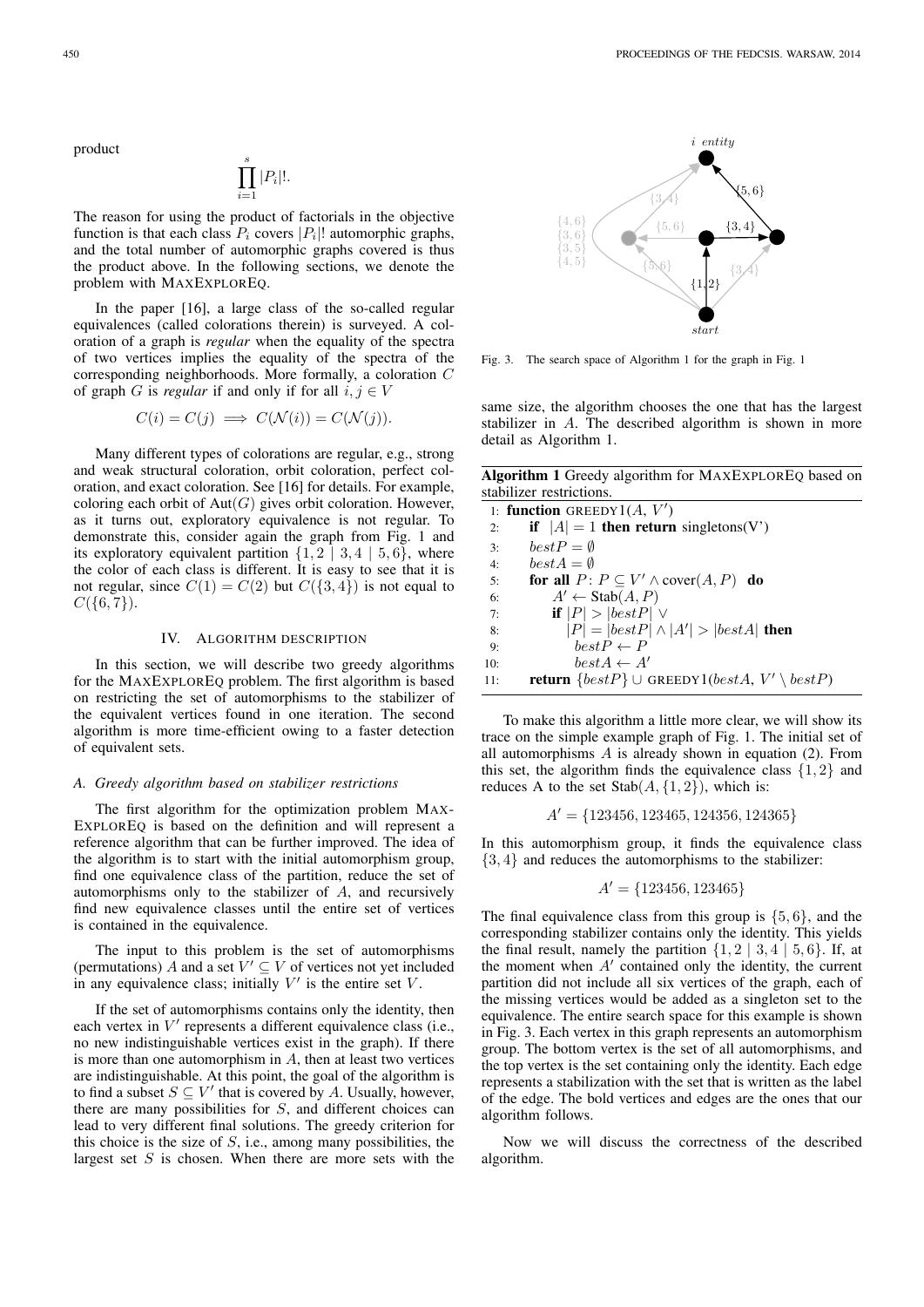

Fig. 4. Two graphs on which Algorithm 1 returns a suboptimal solution. The left graph is the smallest counterexample in terms of the number of vertices, and the right one is the smallest counterexample in terms of the number of edges.

*Theorem 2:* Algorithm 1 returns a partition of exploratory equivalent vertices.

*Proof:* Since the algorithm closely follows the definition, the proof is trivial. Each partition is covered by the automorphism group; the loop only iterates over the subsets that are covered. The second criterion from the definition is guaranteed by the recursion, since the set of automorphisms used in the recursion is only the stabilizer of the equivalence class found in the previous step.

Another question we need to address is the optimality of this algorithm. Unfortunately, the greedy criterion does not guarantee the optimality of the solution. We will demonstrate this by two examples shown in Fig. 4. These two examples were found by the exhaustive enumeration of all nonisomorphic connected graphs (starting with the smallest graph), and the graphs of Fig. 4 are the smallest examples where Algorithm 1 does not find an optimal solution. The optimal solution for the left graph in Fig. 4 is one with value 8 (partition  $\{1, 4 \mid 2, 5 \mid 3, 6\}$ ), whereas the algorithm returns a solution with value 6 (partition  $\{1, 3, 5 \mid 2 \mid 4 \mid 6\}$ ). A similar situation occurs with the right graph, where the optimal solution is 8 (partition  $\{1 \mid 2, 3 \mid 4, 5 \mid 6, 7\}$ ), but the algorithm returns a suboptimal solution with value 6 (partition  $\{2,4,6 \mid 1 \mid 3 \mid 5 \mid 7\}.$ 

Because of the exhaustive search over all subsets of  $V'$ , the described algorithm is not very practical for larger graphs. In the next subsection, we will describe a more efficient algorithm that utilizes an incremental procedure to find the possible equivalence classes.

## *B. Greedy algorithm based on positional restriction of automorphisms*

For a more convenient presentation of our second greedy algorithm, let us define a few auxiliary terms. The *positional restriction* of an automorphism (permutation)  $a \in \Pi[S]$  to a set  $R \subseteq S$  (denoted  $\rho(a, R)$ ) is a partial function  $a': S \to S$ with  $a'(i) = a(i)$  for all  $i \in R$  and  $a'(i)$  being undefined for all  $i \in S \setminus R$ . For example,  $\rho((3, 2, 1, 4), \{2, 4\}) = (\uparrow, 2, \uparrow, 4)$ . We use the one-line notation for representing automorphisms  $((1, 2, 3, 4) \equiv 1234)$  and the symbol  $\uparrow$  for indicating the undefined values. Therefore,  $a = (\uparrow, 2, \uparrow, 4)$  represents the fact that both  $a(1)$  and  $a(3)$  are undefined, whereas  $a(2) = 2$  and  $a(4) = 4.$ 

The positional restriction of a set of automorphisms  $A \subseteq \Pi[S]$  to a set  $R \subseteq S$  (denoted  $\rho(A, R)$ ) is a set  $\{\rho(a,R) \mid a \in A\}$ . For example,  $\rho(\{(1,2,3,4), (3,2,1,4)\},\)$ 



Fig. 5. A sample graph

 $\{2, 4\}$ ) =  $\{(\uparrow, 2, \uparrow, 4)\}$ . As illustrated by this example, several automorphisms may collapse into one as a side-effect of a positional restriction.

For a given set  $S$  and a given set of (positionally unrestricted or restricted) set of automorphisms  $A \subseteq \Pi[S]$ , a *permofix* is a pair  $(P, F)$  such that the following conditions hold: (1)  $P \subseteq S$ , (2)  $F \subseteq S$ , (3)  $P \cap F = \emptyset$ , and (4) for each permutation  $\sigma \in \Pi[P]$  there exists an automorphism  $a \in A$ such that  $a(i) = \sigma(i)$  for all  $i \in P$  and  $a(i) = i$  for all  $i \in F$ . In other words, a pair  $(P, F)$  is a permofix if there exists a set of automorphisms  $A' \subseteq A$  that covers the set  $P$  (i.e., all permutations of  $P$ ) and simultaneously fixes all elements of F. Given a permofix  $(P, F)$ , the sets P and F will be called the *perm-set* and the *fix-set*, respectively. A kpermofix is a permofix  $(P, F)$  with  $|P| = k$ . The *potential* of a permofix  $(P, \overline{F})$  is the product  $|P|! |F|!$ . A permofix  $(P', F')$ is *contained* in a permofix  $(P, F)$  (denoted  $(P', F') \sqsubseteq (P, F)$ ) if  $P' \subset P$  (a *strict* subset) or  $P' = P$  and  $F' \subseteq F$ .

As an example, consider the graph of Fig. 5. The 12 automorphisms of this graph are as follows:

$$
a_1 = (1, 2, 3, 4, 5, 6)
$$
\n
$$
a_2 = (2, 3, 4, 5, 6, 1)
$$
\n
$$
a_3 = (3, 4, 5, 6, 1, 2)
$$
\n
$$
a_4 = (4, 5, 6, 1, 2, 3)
$$
\n
$$
a_5 = (5, 6, 1, 2, 3, 4)
$$
\n
$$
a_6 = (6, 1, 2, 3, 4, 5)
$$
\n
$$
a_7 = (1, 6, 5, 4, 3, 2)
$$
\n
$$
a_8 = (2, 1, 6, 5, 4, 3)
$$
\n
$$
a_9 = (3, 2, 1, 6, 5, 4)
$$
\n
$$
a_{10} = (4, 3, 2, 1, 6, 5)
$$
\n
$$
a_{11} = (5, 4, 3, 2, 1, 6)
$$
\n
$$
a_{12} = (6, 5, 4, 3, 2, 1)
$$

For this graph, the pair  $({1, 3}, {2, 5})$  is a permofix, since the automorphisms  $a_1$  and  $a_9$  cover both permutations of the set  $\{1,3\}$  while fixing the elements 2 and 5. The pair  $(\{1,3,5\}, \emptyset)$ is a permofix as well, since the automorphisms  $a_1$ ,  $a_3$ ,  $a_5$ ,  $a_7$ ,  $a_9$ , and  $a_{11}$  collectively cover all permutations of the set  $\{1,3,5\}$ . We also have  $(\{1,3\},\{2,5\}) \sqsubseteq (\{1,3,5\},\emptyset)$ .

Given the set of automorphisms  $A \subseteq \Pi[n]$  of a *n*-vertex graph, the algorithm works as a greedy iterative process. In each iteration, it produces the set of all permofixes in the current set of automorphisms (in the first iteration, this is the unrestricted set  $A$ ) and greedily selects a permofix with the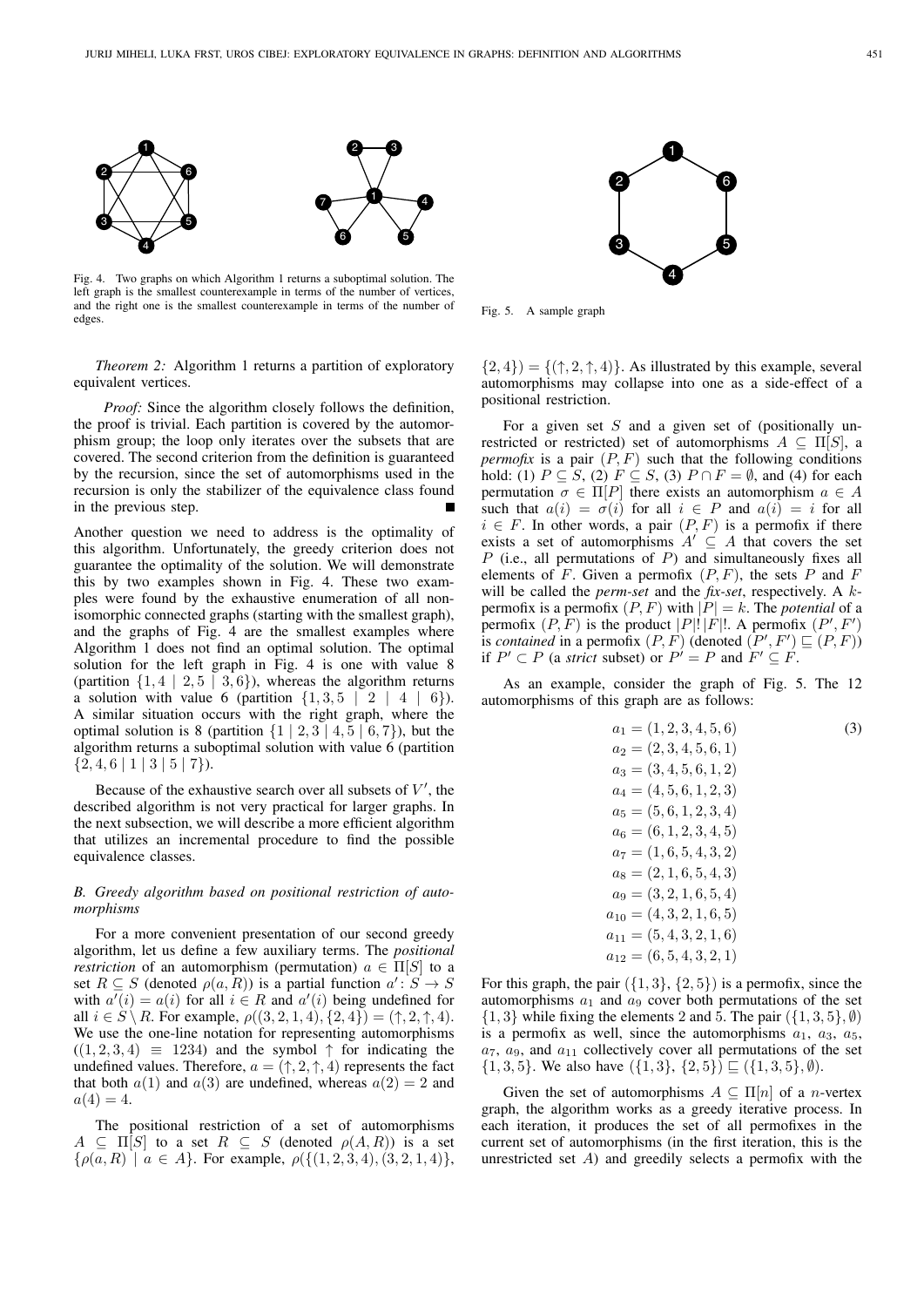largest potential. After making its selection, the algorithm positionally restricts all automorphisms to the fix-set of the selected permofix. The positionally restricted set of automorphisms serves as the input to the next iteration. The process stops once all automorphisms have become completely undefined functions. The output of the algorithm is a set composed of all perm-sets of the permofixes selected in individual iterations and of the singletons containing the individual vertices that are not present in any of the selected perm-sets. Later, we shall show that the algorithm's output is an exploratory equivalent partition of the vertex set.

The rationale for selecting a permofix with the highest potential is based on the following heuristics: Recall that the algorithm's goal is to find a partition  $\{P_1, \ldots, P_s\}$  of  $\{1, \ldots, n\}$  with a maximum value of  $|P_1|! \ldots |P_s|!$ . A permofix  $(P, F)$  is guaranteed to contribute at least a factor of |P|! to the target product  $|P_1|! \dots |P_s|!$  (since the perm-set of the selected permofix is part of the algorithm's output), but it can potentially contribute up to  $|P|! |F|!$ . The optimal scenario takes place when the entire fix-set  $F$  serves as a permset of some permofix selected later in the process. Therefore, a permofix  $(P, F)$  having the largest value of  $|P|! |F|!$  may potentially contribute the largest factor to the target product.

The pseudocode of the greedy algorithm based on positional restrictions of the automorphism set is shown as Algorithm 2.

To show that the output produced by the algorithm conforms to our problem definition, we shall first prove the following lemma:

*Lemma 1:* Each element of the set returned by the procedure GREEDY2 is a perm-set of the input set  $A$  of automorphisms.

*Proof:* The singletons are perm-sets by definition, so let us focus on the elements of the set  $P$  inside the procedure GREEDY2. In each iteration, the algorithm first applies the procedure FIND2PERMOFIXES to the current set of automorphisms A. This procedure returns a set of all pairs  $({p, q}, )$  ${r_1, \ldots, r_t}$  such that there exists an automorphism a with  $a(p) = q, a(q) = p, \text{ and } a(r_1) = r_1, \ldots, a(r_t) = r_t.$ By the definition of automorphism group, the set  $A$  always contains the identity automorphism  $a_{id}$  with the property  $a_{\text{id}}(p) = p$ ,  $a_{\text{id}}(q) = q$ , and  $a_{\text{id}}(r_1) = r_1, \ldots, a(r_t) = r_t$ . The automorphisms  $a$  and  $a_{id}$  jointly form a proof that the pair  $({p, q}, {r_1, \ldots, r_t})$  is indeed a permofix.

The procedure EXTEND iteratively produces  $k$ -permofixes based on sets of  $(k - 1)$ -permofixes in the set of automorphisms  $A$ . For  $k = 3$ , the procedure creates a pair  $PF = (\{p,q,r\}, F_1 \cap F_2 \cap F_3)$  from the permofixes  $PF_1 =$  $({p, q}, {\hat{r}} \cup {\hat{F}_1}), PF_2 = ({p, r}, {q} \cup {F_2}),$  and  $PF_3 =$  $({q, r}, {p} \cup F_3)$ . Neglecting the sets  $F_1, F_2$ , and  $F_3$  for the time being, the permofix  $PF_1$  represents the permutation  $(p q)(r)$  in the cycle notation. Likewise,  $PF_2$  and  $PF_3$ represent the permutations  $(p r)(q)$  and  $(q r)(p)$ , respectively. Since  $(A, \circ)$  is a group, the permutation  $(p, q)(r) \circ (p, r)(q) \circ$  $(q r)(p) = (p q r)$  has to be completely present in A; in other words, A has to contain an automorphism for each of the 3! permutations of the set  $\{p,q,r\}$ . Therefore,  $\{p,q,r\}$  is a perm-set in A. The fix-set corresponding to this perm-set is (a superset of) the intersection of the fix-sets of  $PF_1$ ,  $PF_2$ , and

## Algorithm 2 Greedy algorithm based on positional restrictions

```
1: function GREEDY2(A, V)2: // A: a set of automorphisms, V = \{1, \ldots, n\}3: \mathcal{P} := \emptyset:
 4: W ::= V:
 5: while A contains at least one valid element do
 6: \mathcal{R} := CLEANUP(FIND2PERMOFIXES(A));
 7: k := 3;8: repeat
 9: \mathcal{R}' := \mathcal{R};10: \mathcal{R} := CLEANUP(EXTEND(\mathcal{R}, k));
11: k := k + 112: until \mathcal{R}' = \mathcal{R};
13: (P_m, F_m) := \text{highest-potential permofix in } \mathcal{R};14: \mathcal{P} := \mathcal{P} \cup \{P_m\};<br>15: W := W \setminus P_m:
15: W := W \setminus P_m;<br>
16: A := \rho(A, F_m)A := \rho(A, F_m)17: return \mathcal{P} \cup singletons(W)
18:
19: function FIND2PERMOFIXES(A)
20: \mathcal{R} := \emptyset;
21: for all a \in A do
22: for all (i, j): i \neq j \land a(i) = j \land a(j) = i do
23: P := \{i, j\};24: F := \{k \mid a(k) = k\};25: \mathcal{R} := \mathcal{R} \cup \{(P, F)\}\26: return R27.28: function EXTEND(R, k)29: for all P: P \subseteq \{1, \ldots, n\} \wedge |P| = k do
30: F := \{1, \ldots, n\};31: i := 0;32: for all p \in P do
33: if \exists F' : (P \setminus \{p\}, \{p\} \cup F') \in \mathcal{R} then
34: F := F \cap F';
35: i := i + 136: else
37: break
38: if i = k then
39: \mathcal{R} := \mathcal{R} \cup \{(P, F)\}\40: return R41:
42: function CLEANUP(R)43: for all (P, F) \in \mathcal{R} do
44: for all (P', F') \in \mathcal{R} \setminus \{(P, F)\}\ do
45: if (P', F') \sqsubseteq (P, F) then
46: \mathcal{R} := \mathcal{R} \setminus \{(P', F')\}47: return R
```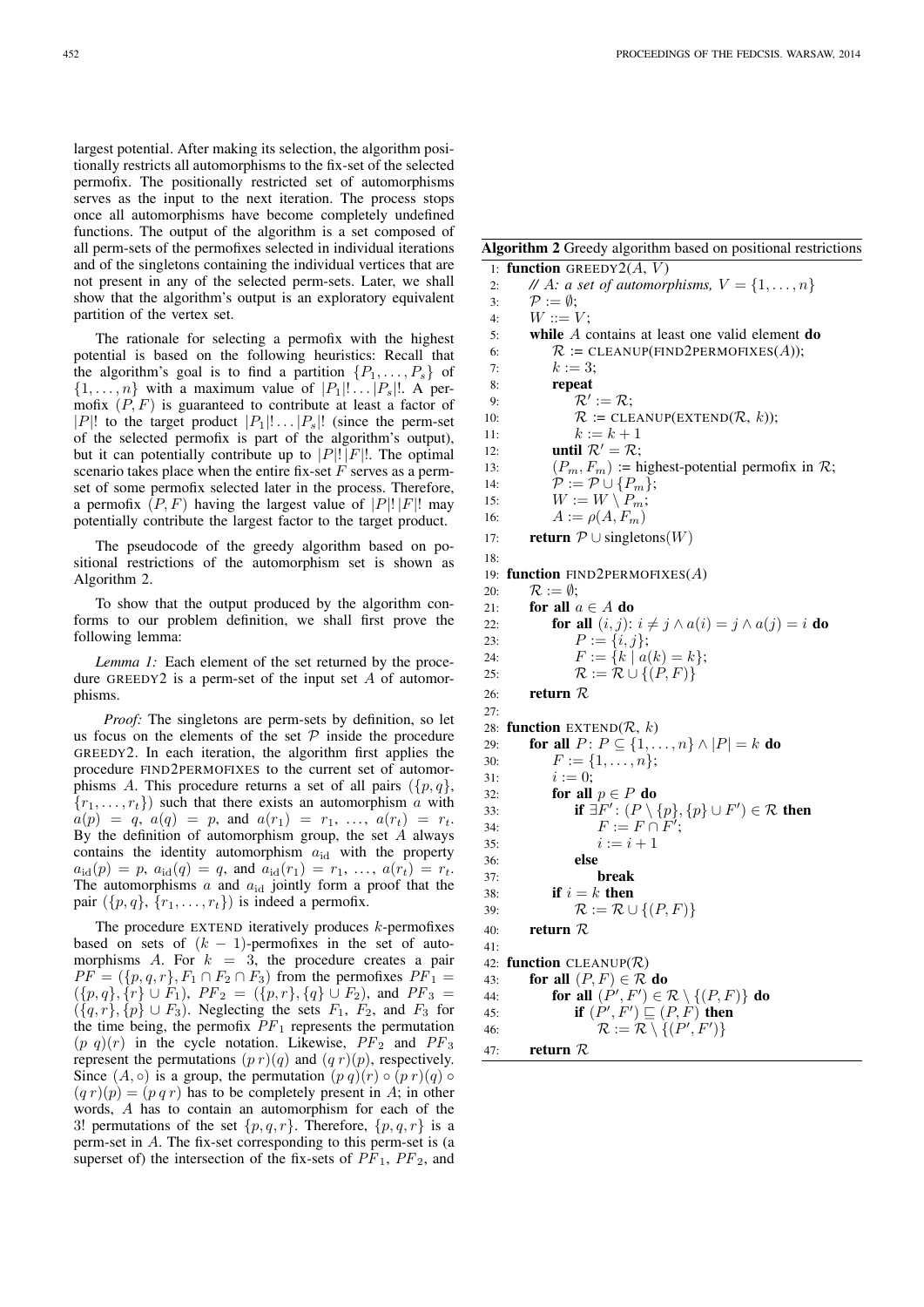$PF_3$ . Consequently,  $PF$  is a permofix in A. This reasoning can be straightforwardly extended to the general case of  $k > 3$ . Therefore, every pair created by the procedure EXTENDS is a permofix in the current set of automorphisms.

The procedure CLEANUP does not produce anything new; it merely reduces the number of permofixes. For a permofix  $(P, F)$ , all permofixes  $(P', F')$  with  $(P', F') \sqsubseteq (\overline{P}, F)$  are heuristically pronounced redundant. If  $P' = P$  and  $F' \subseteq F$ , the permofix  $(P', F')$  is clearly superfluous. If  $P' \subset P$ , then the permofix  $(P, F)$  has been created from  $(P', F')$  within the EXTEND procedure.

The positional restriction can only reduce the set of permofixes. It is easy to see that if a pair  $(P, F)$  is a permofix in a positionally restricted set of automorphisms, then it is a permofix in the original set, too.

In summary, the set  $R$  consists of permofixes of the initial set of automorphisms A, and every element of the set returned from the procedure GREEDY2 is a perm-set of A.

In the following theorem, we show that the algorithm produces a solution to our problem, i.e., an exploratory equivalent partition of the vertex set.

*Theorem 3:* The procedure GREEDY2 returns an exploratory equivalent partition of the vertex set  $V$ .

*Proof:* Let  $\{P_1, \ldots, P_s, \{i_1\}, \ldots, \{i_r\}\}\)$  be the result of the algorithm GREEDY2, where  $P_1, \ldots, P_s$  are the perm-sets produced in individual iterations, and  $\{i_1\}, \ldots, \{i_r\}$  are the singletons created from the vertices that do not belong to the set  $P_1 \cup \ldots \cup P_s$ . By construction, the elements of the output set are mutually disjoint sets that collectively cover the entire vertex set. The output set is thus a partition of the vertex set.

By definition, each of the produced perm-sets  $P_1, \ldots, P_s$ is covered by the initial set of automorphisms  $A_0 \equiv A$ , i.e., we have  $cover(A_0, P_i)$  for all  $i \in \{1, ..., s\}$ . Let us now show that cover(Stab( $A_0, P_s$ ),  $P_{s-1}$ ) also holds. The permset  $P_s$  has to be a subset of the fix-set  $F_{s-1}$ ; otherwise, the algorithm would, at some earlier stage, have set  $a_1(j) := \uparrow$ ,  $\ldots$ ,  $a_{|A|}(j) := \uparrow$  for at least one  $j \in P_s$  and hence could not produce  $P_s$ . By the definition of permofix, there exists a set of automorphisms that fixes  $F_{s-1}$  and simultaneously covers  $P_{s-1}$ . Since  $P_s \subseteq F_{s-1}$ , the same set of automorphisms also fixes  $P_s$ . Consequently, the set of automorphisms where  $P_s$  is fixed (i.e., Stab( $A_0, P_s$ )) covers  $P_{s-1}$ . In the same manner, we can prove cover(Stab(Stab( $A_0, P_s$ ),  $P_{s-1}$ ),  $P_{s-2}$ ), etc. Therefore, the perm-sets  $P_s$ ,  $P_{s-1}$ ,  $P_{s-2}$ , ...,  $P_1$ , together with the singleton sets formed by the missing elements, constitute an exploratory equivalent partition of the vertex set V.

In practice, the algorithm GREEDY2 is more efficient than GREEDY1. For each combination  $P$  of the current set of vertices, the first greedy algorithm checks whether  $P$  is covered by the current set of automorphisms (in other words, whether  $P$  is a perm-set in the current set of automorphisms). By contrast, the algorithm GREEDY2 generates candidate perm-sets (and the associated fix-sets) in an incremental fashion: a perm-set with  $k$  elements is generated by merging  $k$  perm-sets with  $k - 1$  elements. If no k-element perm-sets are generated, the algorithm will not attempt to generate any  $(k + 1)$ -element perm-sets.

Let us illustrate the algorithm GREEDY2 with two examples. Consider the graph of Fig. 5. Given the set of its automorphisms as input (enumerated in Eq. 3), the algorithm produces the following 2-permofixes (after executing the procedure CLEANUP):

| $({1,2}, \emptyset)$     | $({2,3},\emptyset)$  | $({5,6}, \emptyset)$  |
|--------------------------|----------------------|-----------------------|
| $({1,4}, \emptyset)$     | $({2,5},\emptyset)$  | $({4, 5}, \emptyset)$ |
| $( \{1,6\}, \emptyset )$ | $({3,4}, \emptyset)$ | $({5,6},\emptyset)$   |
| $({1,3}, {2,5})$         | $({1, 5}, {3, 6})$   | $({2,4}, {3,6})$      |
| $({2,6}, {1,4})$         | $({3, 5}, {1, 4})$   | $({4, 6}, {2, 5})$    |
|                          |                      |                       |

The procedure EXTEND produces two 3-permofixes:  $({1, 3, 5}, \emptyset)$  and  $({2, 4, 6}, \emptyset)$ . The procedure CLEANUP subsequently removes all permofixes  $(P, F)$  with  $|P| = |F| = 2$ . In the next step, the algorithm selects a permofix with the highest value of  $|P|! |F|!$ . This is either  $({1, 3, 5}, \emptyset)$  or  $({2, 4, 6}, \emptyset)$ . In either case, the fix-set is empty, so the procedure RESTRICT sets all elements of all automorphisms to  $\uparrow$ . As a result, the algorithm immediately stops with the result  $\{1, 3, 5 \mid 2 \mid 4 \mid 6\}$  (or  $\{2, 4, 6 \mid 1 \mid 3 \mid 5\}$ , depending on its selection). Among all exploratory equivalent partitions, these two both have the highest product of the factorials of the cardinalities of their constituent sets and hence represent two optimal solutions to the MAXEXPLOREQ problem.

The graph of Fig. 1 has 8 automorphisms:

 $a_1 = (1, 2, 3, 4, 5, 6)$  $a_2 = (1, 2, 3, 4, 6, 5)$  $a_3 = (1, 2, 4, 3, 5, 6)$  $a_4 = (1, 2, 4, 3, 6, 5)$  $a_5 = (2, 1, 5, 6, 3, 4)$  $a_6 = (2, 1, 5, 6, 4, 3)$  $a_7 = (2, 1, 6, 5, 3, 4)$  $a_8 = (2, 1, 6, 5, 4, 3)$ 

In the first iteration, the algorithm produces the following permofixes:

| $({3,5},\emptyset)$ | $({1, 2}, \emptyset)$ |
|---------------------|-----------------------|
| $({3,6},\emptyset)$ | $({3,4}, {1,2,5,6})$  |
| $({4,5},\emptyset)$ | $({5,6}, {1,2,3,4})$  |
| $({4,6},\emptyset)$ |                       |

The set of automorphisms contains no permofixes  $(P, F)$  with  $|P| > 2$ . Using the highest-potential criterion, the algorithm selects either the permofix  $({3, 4}, {1, 2, 5, 6})$  or the permofix  $({5, 6}, {1, 2, 3, 4})$ . Let us assume that the former is selected; the latter permofix leads to the same output. After the selection, the set of automorphisms is positionally restricted with respect to the fix-set  $\{1, 2, 5, 6\}$ :

$$
a'_1 = (1, 2, \uparrow, \uparrow, 5, 6)
$$
  
\n
$$
a'_2 = (1, 2, \uparrow, \uparrow, 6, 5)
$$
  
\n
$$
a'_5 = (2, 1, \uparrow, \uparrow, 3, 4)
$$
  
\n
$$
a'_6 = (2, 1, \uparrow, \uparrow, 4, 3)
$$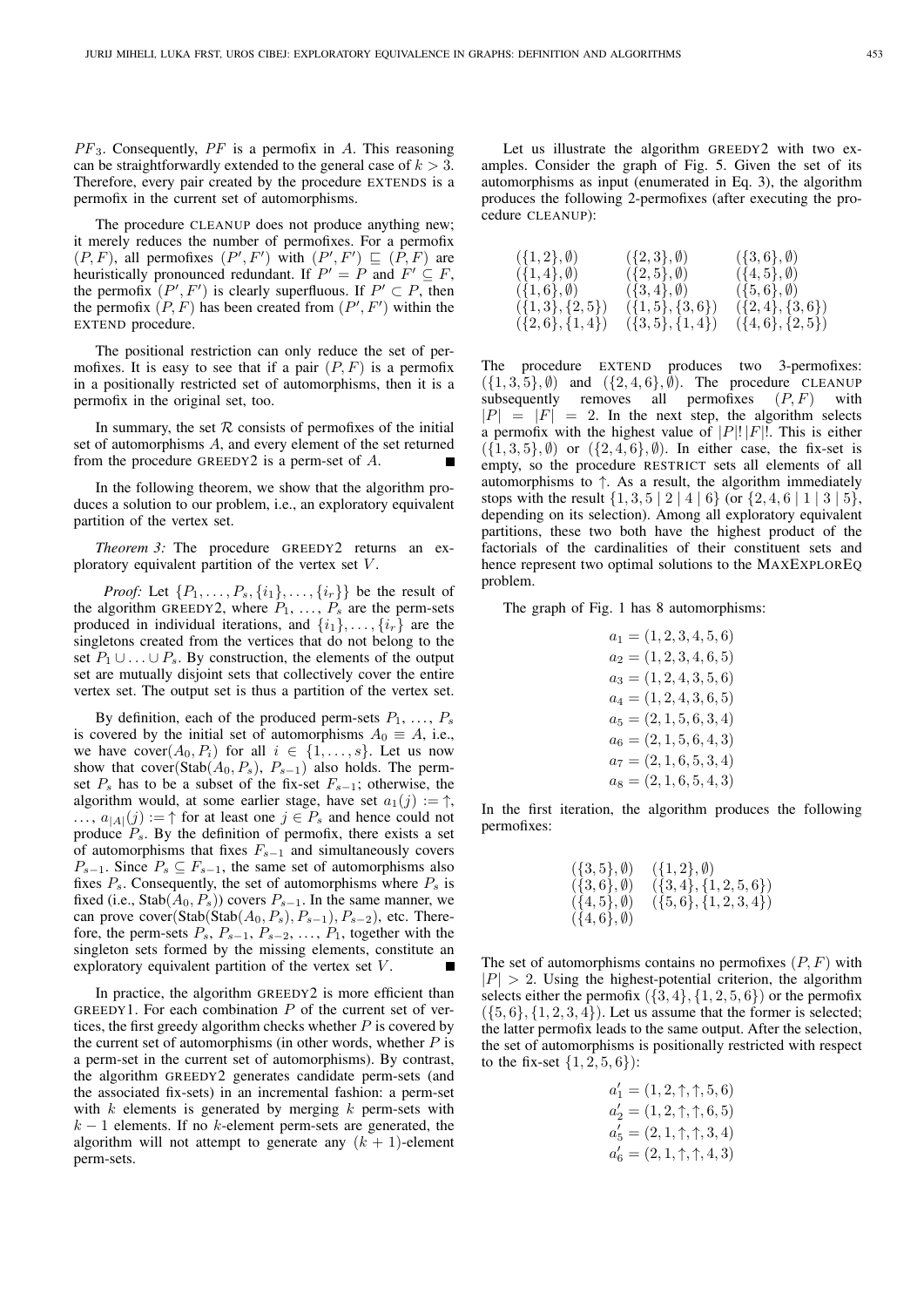

Fig. 6. The smallest graph on which Algorithm 2 returns a suboptimal solution.

The automorphisms  $a'_3$  and  $a'_4$  are equal to  $a'_1$  and  $a_2$ ', respectively, and an analogous situation occurs with the automorhpisms  $a'_7$  and  $a'_8$ . In the second iteration, only two permofixes are produced:  $({1, 2}, \emptyset)$  and  $({5, 6}, {1, 2})$ . The latter has a greater potential than the former and is hence selected, restricting the set of automorphisms to  $\{(1, 2, \uparrow, \uparrow, \uparrow, \uparrow)\}$ ,  $(2, 1, \uparrow, \uparrow, \uparrow, \uparrow)$ . The restricted automorphisms give rise to the sole permofix  $($ {1, 2}, *(i)*), which is selected in the third iteration of the algorithm. The algorithm thus outputs the partition  $\{3, 4 \mid 5, 6 \mid 1, 2\}$ , which is again an optimal solution to the MAXEXPLOREQ problem.

For a vast majority of input graphs, the algorithm GREEDY2 produces optimal exploratory equivalent partitions. The smallest graph (in terms of vertex count) with a suboptimal result is shown in Fig. 6. For this graph, the algorithm produces the partition  $\{1, 7 \mid 2, 8 \mid 3, 5 \mid 4, 6\}$  with the target cardinality factorial product being  $2! \ 2! \ 2! \ 2! = 16$ . The optimal solution, however, is the partition  $\{1, 2, 3, 4 \mid 5 \mid 6 \mid 7 \mid 8\}$  with the target product of  $4! = 24$ . In the first iteration, the algorithm produces 20 permofixes, two of which are  $({1, 2, 3, 4}, \emptyset)$ and  $({1, 7}, {2, 3, 4, 5, 6, 8})$ . The former permofix would lead to an optimal solution, but the algorithm chooses the latter, since  $2!6! > 4!$ . However, the fix-set of the selected permofix eventually contributes only 2! 2! 2! instead of the potential 6! to the target product, making the algorithm's first-iteration choice suboptimal.

Interestingly, the graphs of Fig. 4 are not counterexamples for the second greedy algorithm, and the graph of Fig. 6 is not a counterexample for the first algorithm. In contrast to the algorithm GREEDY1, the algorithm GREEDY2 considers the combined sizes of individual perm-sets and fix-sets when making greedy selections. In the right graph of Fig. 4, for example, the algorithm GREEDY2 has to choose between the permofix  $({2, 3}, {1, 4, 5, 6, 7})$  (or an equivalent permofix with potential  $2!5!$ ) and the permofix  $({2, 4, 6}, \emptyset)$  (or an equivalent permofix with potential 3!). The first permofix is obviously preferable, leading to an optimal partition. Conversely, since the algorithm GREEDY1 considers perm-sets without the associated fix-sets, it prefers the perm-set  $\{1, 2, 3, 4\}$  over all 2-element perm-sets (regardless of the sizes of their associated fix-sets) when dealing with the graph of Fig. 6.

## V. EXPLORATORY EQUIVALENCE AND THE IMPROVED REKERS-SCHÜRR PARSER

As we mentioned in the introduction, the concept of exploratory equivalence was developed by Fürst *et al.* [9] for the purpose of improving the Rekers-Schürr graph grammar parser [10], although the authors did not provide a rigorous graph-theoretic and group-theoretic definition of exploratory equivalence and did not consider the possibility of multiple exploratory equivalent partitions for a single graph. In this section, we show how a proper consideration of exploratory equivalence may lead to immense performance gains when parsing graphs against graph grammars.

The Rekers-Schürr graph grammar parser (both the original and the improved version) accepts a graph and a contextsensitive graph grammar on its input. A context-sensitive graph grammar (called just 'grammar' in the sequel) is a quadruple  $(N, T, P, A)$ , where N is a set of *nonterminal* labels, T is a set of *terminal* labels, P is a set of *productions*, and A is a set of *axioms*. Each production p is a rule of the form  $Lhs[p] ::=$  $Rhs[p]$ , where  $Lhs[p]$  (the left-hand side – LHS) and  $Rhs[p]$ (the right-hand side – RHS) are subgraphs of a graph  $Union[p]$ whose elements (vertices and edges) have labels from  $\mathcal{N} \cup \mathcal{T}$ . The graph Common[p] = Lhs[p]∩Rhs[p] is called the *context* of the production. Let  $Xlhs[p] = Lhs[p] \setminus Common[p]$  and  $Xrhs[p] = Rhs[p] \setminus Common[p]$ ; note that  $Xlhs[p]$  and  $\overline{X}rhs[p]$ might not be proper graphs, since they may contain dangling edges. A sample production, as well as the graphs and the graph element sets associated with it, is shown in Fig. 7. In contrast to the graph depictions shown so far, the inscriptions inside the vertices represent vertex labels rather than vertex indices. The indices are displayed next to individual vertices. The yellow-colored vertices belong to the graph  $Common[p]$ and hence to both the LHS and RHS simultaneously; this is also reflected in the fact that such vertices have the same index on both sides of the production.



Fig. 7. A sample production and the associated graphs and graph element sets.

An *l-homomorphism*  $h: Lhs[p] \to G$  for a production p is a graph homomorphism whose restriction to  $Xlhs[p]$  is injective. An *l*-occurrence of a production  $p$  in a graph  $G$  is a graph  $L' \sqsubseteq G$  such that  $L' = h(Lhs[p])$  for some 1-homomorphism h. The terms *r-homomorphism* and *r-occurrence* are defined symmetrically (with  $Rhs[p]$  and  $Xrhs[p]$  instead of  $Lhs[p]$  and  $Xlhs[p]$ , respectively).

To *apply* a production  $p$  to a graph  $G$ , the following three steps are performed: (1) find an l-occurrence of  $p$  in G (let h: Lhs[p]  $\rightarrow$  G be the associated l-homomorphism); (2) remove the elements  $h(Xlhs[p])$  from the graph  $G$ ; (3) attach fresh copies of the elements  $Xrh s[p]$  to the elements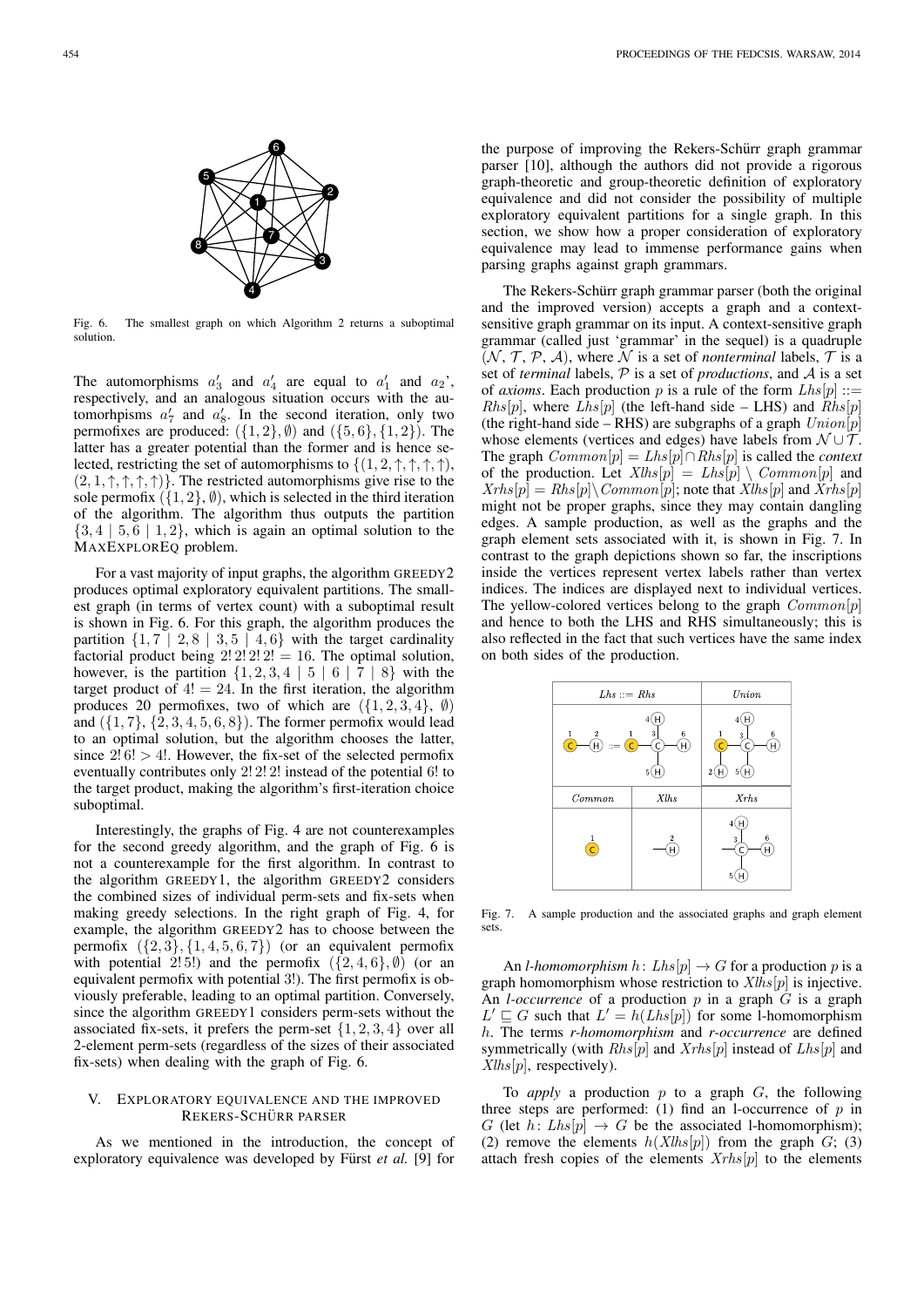$h(Common[p])$  in the same way as the elements  $Xrhs[p]$ are attached to the elements of  $Common[p]$  within the graph  $Rhs[p]$ . A *derivation* of a graph G in a graph grammar is a sequence of production applications beginning with an axiom graph and ending with the graph G. The *language* of a graph grammar GG is the set of all terminally labeled graphs that have a derivation in GG. (A graph is *terminally labeled* if all of its elements are labeled by labels from the set T .) A *parser* is an algorithm that, for a given graph  $G$  and a given graph grammar  $GG$ , determines whether  $G$  belongs to the language of  $GG$  and produces a derivation of  $G$  in  $GG$  if this is the case. Figure 8 shows a grammar for generating the structural formulas of linear alkanes. All graph labels belong to the set  $\mathcal{T}$ , including the 'non-label' — a fictitious label for unlabeled edges. Figure 9 displays the derivation of the propane graph in that grammar. The derivation starts with the axiom (the methane graph) and passes through the ethane graph.



Fig. 8. A grammar for generating the structural formulas of linear alkanes.



Fig. 9. Derivation of the propane graph in the grammar of Fig. 8.

The Rekers-Schürr parser works as a two-stage process. In the first stage, the input graph  $G$  is analyzed in order to obtain a partially ordered redundant set  $S$  of candidate production applications that might take part in a potential derivation of G. In the second stage, the parser tries to find, using backtracking if necessary, a sequence of production applications within the set  $S$  that constitutes a correct derivation of the graph  $G$ . The improvement by Fürst et al. pertains only to the first stage of the parsing process.

At the beginning of the first stage, the parser creates a graph  $\overline{G}$  as a copy of the input graph  $G$ . After that, it iteratively searches the graph  $\overline{G}$  for all r-occurrences of individual productions. For each discovered r-occurrence of a production p, the graph  $\overline{G}$  is augmented by attaching fresh copies of the elements  $Xlhs[p]$  to the r-occurrence, giving rise to a *production instance* — a homomorphic image of the entire production  $p$  that defines a candidate application of  $p$  in a potential derivation of G. The augmentation of the graph  $\overline{G}$ might result in new r-occurrences among the added elements. The discover-and-augment cycle finishes once all r-occurrences of all productions have been discovered.

To guarantee the discovery of all r-occurrences, each RHS has to be matched against the graph  $\overline{G}$  in all possible ways. In other words, all RHS-to- $\overline{G}$  r-homomorphisms have to be established, including different r-homomorphisms between a production and *each* of its r-occurrences. However, exploratory equivalence can make some (or all) of the r-homomorphisms between a production and its r-occurrence redundant. Let us assume that a production p contains k distinct vertices  $v_1, \ldots,$  $v_k$  with the following properties:

- either  $v_1, \ldots, v_k \in Xrhs[p]$  or  $v_1, \ldots, v_k \in$  $Common[p]$ ;
- $v_1, \ldots, v_k$  constitute an equivalence class in at least one exploratory equivalent partition of the graph  $Rhs[p]$ ;
- $v_1, \ldots, v_k$  constitute an equivalence class in at least one explorationally equivalent partition of the graph  $Union[p].$

Then it can be shown [9] that the set of r-homomorphisms h:  $Rhs[p] \to \overline{G}$  established between the production p and the graph  $\overline{G}$  can be safely restricted to those r-homomorphisms h for which  $index(h(v_1)) < ... < index(h(v_k))$ , where  $index(v)$  is a unique index assigned to a vertex  $x \in \overline{G}$ . This rule reduces the number of established p-homomorphisms between the production  $p$  and each of its occurrences by a factor of k!. Since each discovered r-homomorphism is followed by an augmentation of the graph  $\overline{G}$ , immense performance gains can thus be attained. This rule can be straightforwardly extended to multiple non-singleton classes of an exploratory equivalent partition.

Consider the grammar of Fig. 8. The optimal exploratory equivalent partition for the axiom graph is  $\{1 \mid 2, 3, 4, 5\}$ . This implies that we can employ the rule  $h(2) < h(3) < h(4)$  $h(5)$  whenever searching for occurrences of the axiom graph in the graph  $\overline{G}$ . For the RHS of the production  $p_1$ , the optimal partition is  $\{1 \mid 3 \mid 4, 5, 6\}$ . Since the graph  $Union[p_1]$  also has an exploratory equivalent partition in which the vertices 4, 5, and 6 are part of the same equivalence class, we can enforce the rule  $h(4) < h(5) < h(6)$  for every r-homomorphism established between the RHS of the production  $p_1$  and the graph  $\overline{G}$ . Because of the interleaved discover-and-augment cycle, the enforcement of these rules may significantly reduce the parsing time.

For the task of parsing the graphs of methane, ethane, and propane against the grammar of Fig. 8, Table I compares the duration of parsing without considering exploratory equivalence (EE) and the duration of parsing when exporatory equivalence is taken into account in the form of imposing constraints on r-homomorphisms between the RHSs and the graph G. The experiments were conducted on a 3.40-GHz Intel Core i7 machine.

The difference between the two versions of the parser is striking. Without using the rules based on exploratory equivalence, the parser quickly succumbs to a combinatorial explosion as the size of the input graph increases; it took more than 11 hours to parse the graph of propane with 3 vertices C and 8 vertices H. By contrast, when exploratory equivalence is taken into account, the parser takes less than one second (0.989 seconds) even when parsing the graph  $C_{30}H_{62}$  (30 vertices C, 62 vertices H). Asymptotically, for a graph with *n* vertices C, the original parser creates  $\Omega(6^n)$  production instances (possibly much more than that), while the version that makes use of exploratory equivalence generates exactly